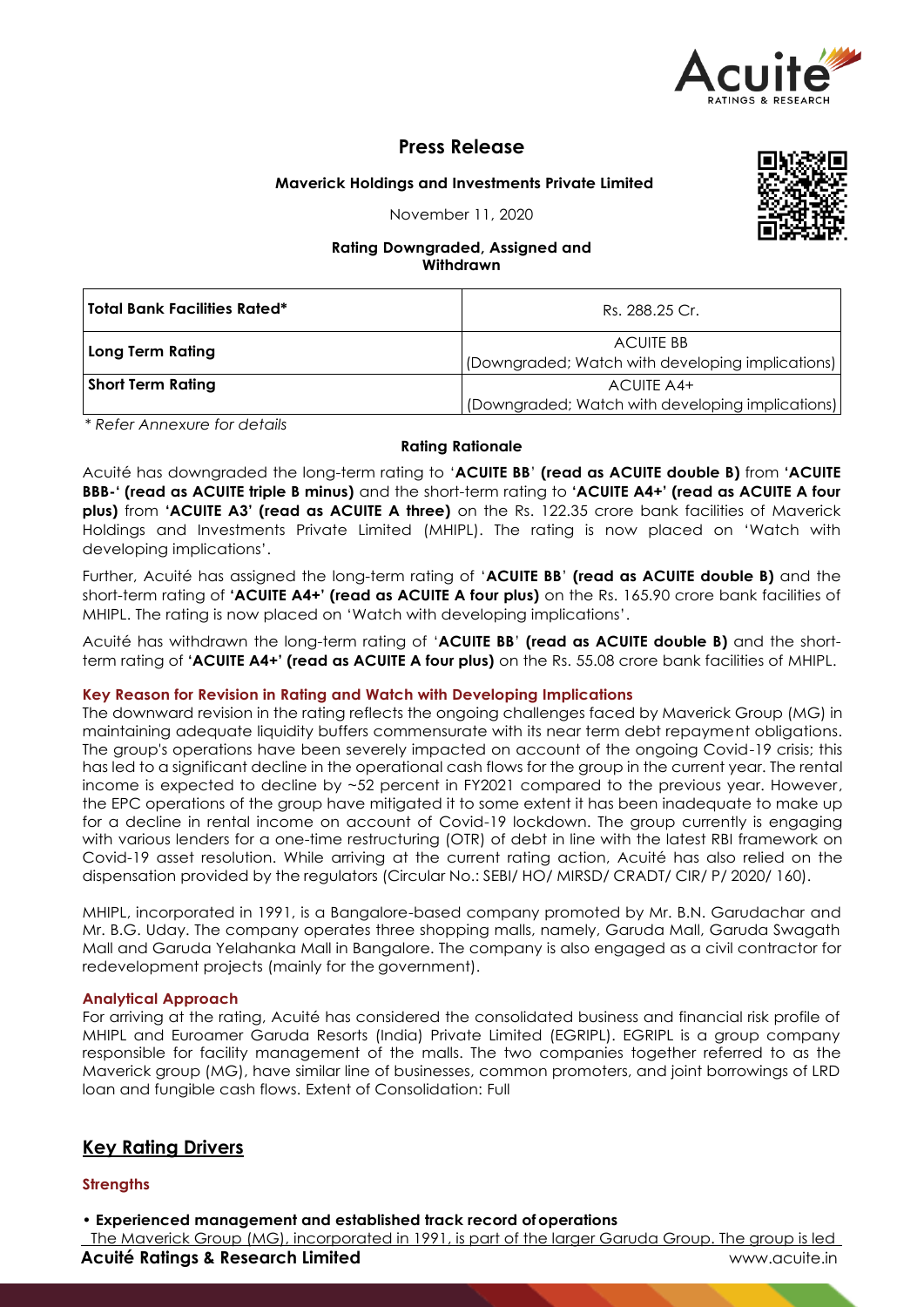

by Mr. B.N. Garudachar and Mr. B.G. Uday. The promoters have over three decades of experience in the industry. The group has developed almost 1000 acres of residential and commercial complexes. It owns and operates one of the most prestigious malls in Bangalore- Garuda Mall. Acuité believes that MHIPL will benefit from its established position in the infrastructural construction industry and experienced management.

#### • **Moderate financial risk profile**

The group has a moderate financial risk profile marked by healthy net worth of Rs. 181.32 crore as on 31 March 2020 (Provisional) as against Rs. 170.49 crore as on March 31, 2019. Gearing is moderate stood at 1.19 times as on 31 March 2020 (Provisional) as compared to 1.25 times as on 31 March 2019. This is due to no additional capital expenditure has been done in FY2020 (Provisional) and proper repayments of LRD Loan. The group has comfortable debt protection metrics with ICR stood at 1.80 times for FY2020 (Provisional). However, DSCR has declined to 0.94 times as on March 31, 2020 (Prov.) against 1.21 times in FY2019.

#### **Weaknesses**

#### • **Significant decline in rental incomes due to ongoing COVID-19 Pandemic**

MG has an established presence in Bangalore's real-estate segment with its two malls Garuda Magrath and Garuda Swagath. The group recently added a new shopping mall named Garuda Yelahanka Mall in May, 2019. The group's strategy is to develop malls in strategic locations and monetize these mall assets by discounting lease rentals from these malls. The proceeds of these LRD loans are used to support the EPC segments and real estate ventures in other group entities. Since these malls are the core source of cash flow for MG, the steady flow of rentals from these malls are critical to the credit profile of MG. However, due to the ongoing COVID-19 pandemic and the lockdown associated with it has significantly affected the rental incomes. Malls were completely shut down from March-June 2020 and have gradually opened after June. In spite of opening up malls have seen significantly lower footfalls compared to the previous year as the consumers are preferring to stay at home and shop online instead of venturing out. The key anchor clients include Inox Leisure Limited, Shopper's Stop, and Aditya Birla Fashion and Retail Limited, among others have also seen lower footfalls. Around ~52 percent decline in rental receipts is expected in FY2021 compared to the previous year. The number of tenants has declined by approximately 40 percent in Garuda Magrath Mall, which accounts for almost 80 percent of the rental income. Further, Acuité expects renegotiation of rental agreements with tenants will also have an adverse impact on the future cash inflows. The EPC segment has not been impacted as severely as the rental incomes. MG has orders in the hands of ~Rs. 798 crore as on September 2020. However, as the core sources of cash flows are the rental receipts, the EPC segment will not be able to adequately mitigate the declining business.

#### • **Exposure to group entities**

The Maverick Group's financial risk profile will be constrained by significant exposure to its associate companies. As on March 31, 2020 (Provisional), investments in associate concerns stood at Rs. 45.09 crore while loans and advances given by MHIPL and EGRIPL to group companies stood at Rs. 125.74 crore and Rs.19.54 crore respectively in FY2020 (Provisional). Acuité believes that the credit profile of MG will depend on its ability to curtail these exposures, especially in the event of a slowdown in cash flows from mall operations due to COVID-19pandemic.

#### **Liquidity Position: Poor**

The net cash accruals for MG are expected to be negative in FY2021 against debt repayment obligation of ~Rs. 30 crore. The average bank limit utilization for the past six months ended October 2020 stands at ~98%. It has maintained unencumbered cash and bank balance Rs. 2.54 crore as on March 31, 2020 (Prov.) nature of operations. MG will have a poor liquidity profile on account of inadequate cash accruals against its debt repayment obligations and high bank limit utilization.

#### **Rating Sensitivities**

None

**Outlook:** Not Applicable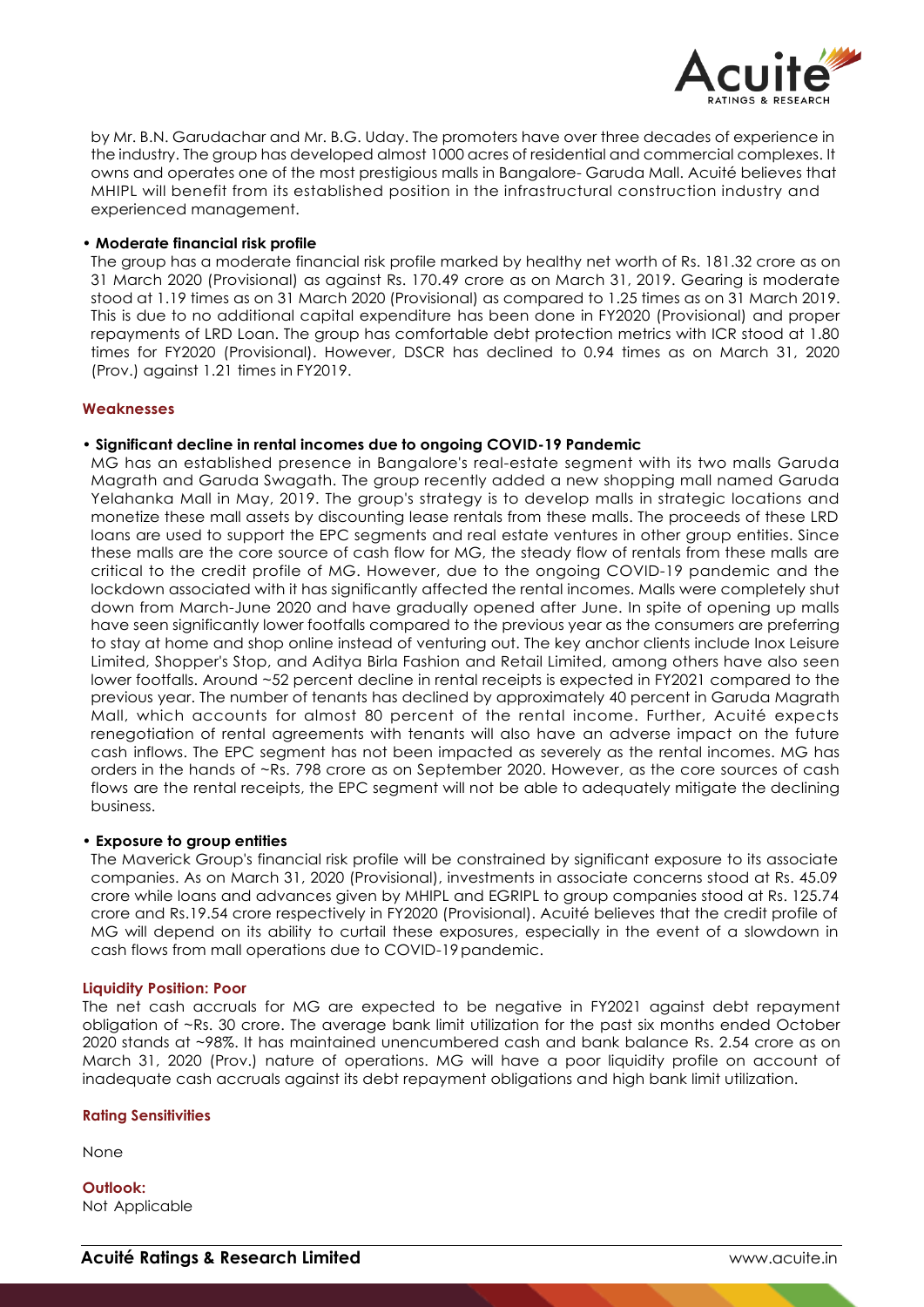

### **About the Rated Group - Key Financials**

|                               | Unit    | FY20 (Provisional) | FY19 (Actual) |
|-------------------------------|---------|--------------------|---------------|
| Operating Income              | Rs. Cr. | 111.17             | 119.31        |
| <b>PAT</b>                    | Rs. Cr. | 10.83              | 17 71 I       |
| PAT Margin                    | (%)     | 9.74               | 4.84          |
| Total Debt/Tangible Net Worth | Times   | .19                | 1.25          |
| PBDIT/Interest                | Times   | .80                | 1.91          |

## **Status of non-cooperation with previous CRA (if applicable)**

None

#### **Any other information**

Not Applicable

## **Any Material Covenants**

None

### **Applicable Criteria**

- Default Recognition https://www.acuite.in/view-rating-criteria-52.htm
- Financial Ratios And Adjustments -https://www.acuite.in/view-rating-criteria-53.htm
- Entities In Services Sector https://www.acuite.in/view-rating-criteria-50.htm
- Infrastructure Entities https://www.acuite.in/view-rating-criteria-51.htm
- Consolidation Of Companies https://www.acuite.in/view-rating-criteria-60.htm

## **Note on complexity levels of the rated instrument**

https://www.acuite.in/view-rating-criteria-55.htm

## **Rating History (Upto last three years)**

| Date        | Name of Instrument /<br><b>Facilities</b> | Term          | Amount (Rs. Cr.) | <b>Ratings/Outlook</b>                        |
|-------------|-------------------------------------------|---------------|------------------|-----------------------------------------------|
|             | Term Loan                                 | Long<br>Term  | 204.17           | <b>ACUITE BBB-/Stable</b><br>(Reaffirmed)     |
|             | Cash Credit                               | Long<br>Term  | 4.00             | <b>ACUITE BBB-</b><br>(Withdrawn)             |
|             | Cash Credit-I                             | Long<br>Term  | 2.00             | <b>ACUITE BBB-/Stable</b><br>(Assigned)       |
| 19-Aug-2019 | Cash Credit - II                          | Long<br>Term  | 2.25             | <b>ACUITE BBB-/Stable</b><br>(Reaffirmed)     |
|             | Proposed Cash<br>Credit                   | Long<br>Term  | 16.00            | <b>ACUITE BBB-/Stable</b><br>(Assigned)       |
|             | Proposed Bank<br>Facility                 | Long<br>Term  | 7.83             | <b>ACUITE BBB-/Stable</b><br>(Reaffirmed)     |
|             | <b>Bank Guarantee</b>                     | Short<br>Term | 29.00            | <b>ACUITE A3</b><br>(Reaffirmed)              |
|             | <b>Bank Guarantee</b>                     | Short<br>Term | 27.00            | <b>ACUITE A3</b><br>(Assigned)                |
|             | Term Loan                                 | Long<br>Term  | 226.15           | <b>ACUITE BBB- / Negative</b><br>(Reaffirmed) |
| 05-Jul-2018 | Cash Credit                               | Long<br>Term  | 4.00             | <b>ACUITE BBB- / Negative</b><br>(Reaffirmed) |
|             | Cash Credit                               | Long<br>Term  | 7.50             | <b>ACUITE BBB- / Negative</b><br>(Reaffirmed) |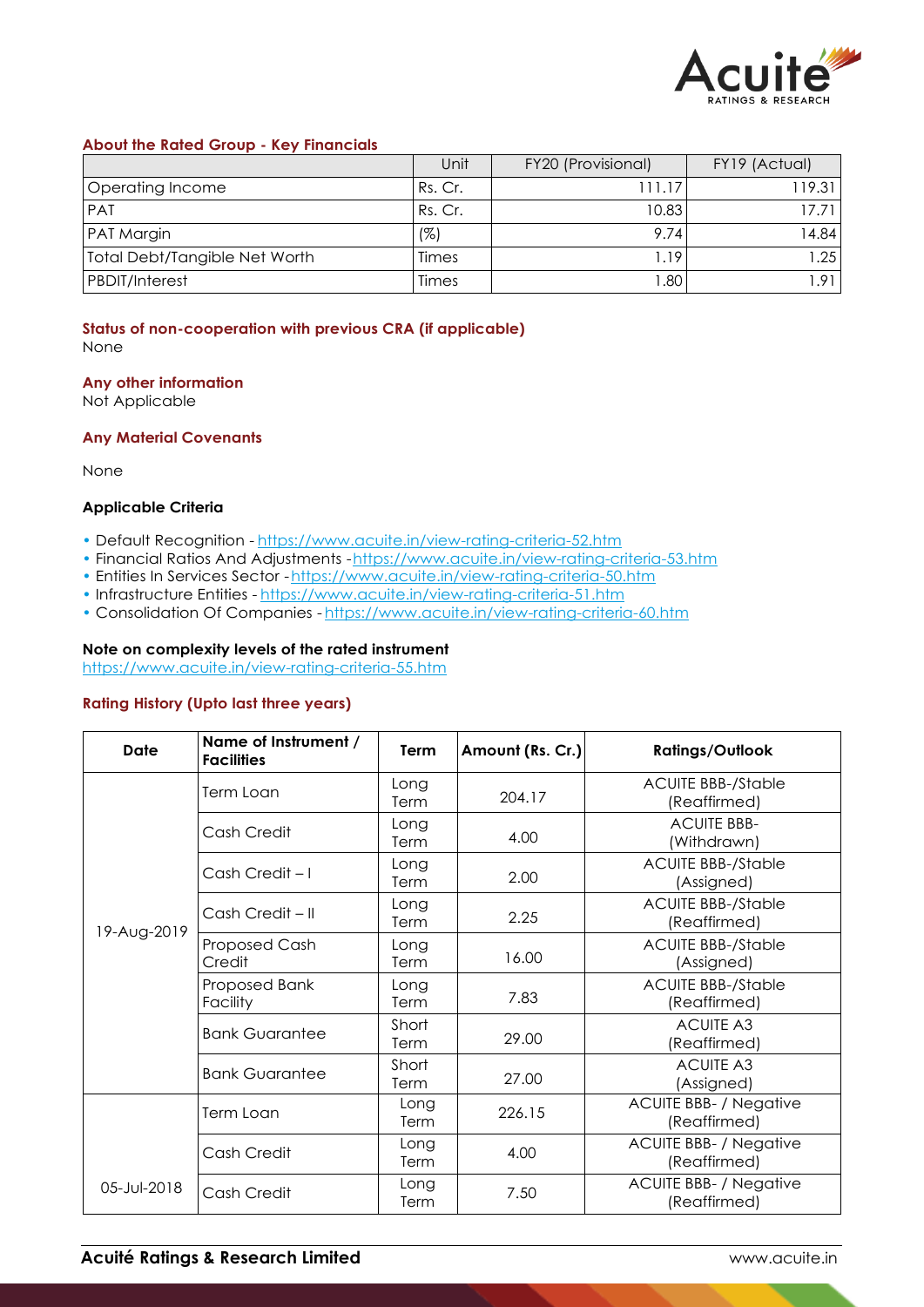

|             | Proposed Long Term<br>Loan | Long<br>Term  | 0.10   | <b>ACUITE BBB- / Negative</b><br>(Reaffirmed)       |
|-------------|----------------------------|---------------|--------|-----------------------------------------------------|
|             | <b>Bank Guarantee</b>      | Short         | 30.25  | <b>ACUITE A3</b>                                    |
|             |                            | Term          |        | (Reaffirmed)                                        |
|             | Term Loan                  | Long<br>Term  | 226.15 | <b>ACUITE BBB-/ Stable</b><br>(Ratings Under Watch) |
| 08-Feb-2018 | Cash Credit-I              | Long<br>Term  | 4.00   | <b>ACUITE BBB-/ Stable</b><br>(Ratings Under Watch) |
|             | Cash Credit – II           | Long<br>Term  | 7.50   | <b>ACUITE BBB-/ Stable</b><br>(Ratings Under Watch) |
|             | Proposed Long Term<br>Loan | Long<br>Term  | 0.10   | <b>ACUITE BBB-/ Stable</b><br>(Ratings Under Watch) |
|             | <b>Bank Guarantee</b>      | Short<br>Term | 30.25  | <b>ACUITE A3</b><br>(Ratings Under Watch)           |
|             | Term Loan                  | Long<br>Term  | 226.15 | <b>ACUITE BBB- / Stable</b><br>(Assigned)           |
| 26-Sep-2017 | Cash Credit                | Long<br>Term  | 4.00   | <b>ACUITE BBB- / Stable</b><br>(Assigned)           |
|             | Cash Credit                | Long<br>Term  | 7.50   | <b>ACUITE BBB- / Stable</b><br>(Assigned)           |
|             | Proposed Long Term<br>Loan | Long<br>Term  | 0.10   | <b>ACUITE BBB- / Stable</b><br>(Assigned)           |
|             | <b>Bank Guarantee</b>      | Short<br>Term | 30.25  | ACUITE A3<br>(Assigned)                             |

## **\*Annexure – Details of instruments rated**

| Name of the<br><b>Facilities</b> | Date of<br><b>Issuance</b> | Coupon<br>Rate   | Maturity<br>Date                               | Size of the<br><b>Issue</b><br>(Rs. Cr.) | <b>Ratings/Outlook</b>                                               |
|----------------------------------|----------------------------|------------------|------------------------------------------------|------------------------------------------|----------------------------------------------------------------------|
| Term Loan                        | March 30,<br>2017          | Not<br>Available | March 30,<br>2029                              | 93.35                                    | ACUITE BB (Downgraded;<br>Watch with Developing<br>implications)     |
| Cash Credit                      | <b>Not</b>                 | <b>Not</b>       | <b>Not</b><br>Applicable Applicable Applicable | 2.00                                     | ACUITE BB (Downgraded;<br>Watch with Developing<br>implications)     |
| Working Capital<br>Demand Loan   | <b>Not</b>                 | <b>Not</b>       | <b>Not</b><br>Applicable Applicable Applicable | 15.00                                    | <b>ACUITE BB</b><br>(Assigned; Watch with<br>Developing implication) |
| Working Capital<br>Demand Loan   | <b>Not</b>                 | Not              | <b>Not</b><br>Applicable Applicable Applicable | 4.90                                     | <b>ACUITE BB</b><br>(Assigned; Watch with<br>Developing implication) |
| Term Loan                        | March 30,<br>2017          | Not<br>Available | March 30,<br>2029                              | 56.53                                    | <b>ACUITE BB</b><br>(Assigned; Watch with<br>Developing implication) |
| Term Loan                        | March 30,<br>2017          | Not<br>Available | March 30,<br>2029                              | 44.75                                    | <b>ACUITE BB</b><br>(Assigned; Watch with<br>Developing implication) |
| Cash Credit – II                 | <b>Not</b>                 | <b>Not</b>       | <b>Not</b><br>Applicable Applicable Applicable | 2.25                                     | <b>ACUITE BB</b><br>(Withdrawn)                                      |
| <b>Proposed Cash</b><br>Credit   | <b>Not</b>                 | <b>Not</b>       | <b>Not</b><br>Applicable Applicable Applicable | 16.00                                    | <b>ACUITE BB</b><br>(Withdrawn)                                      |
| Proposed Bank<br>Facility        | <b>Not</b>                 | <b>Not</b>       | <b>Not</b><br>Applicable Applicable Applicable | 7.83                                     | <b>ACUITE BB</b><br>(Withdrawn)                                      |